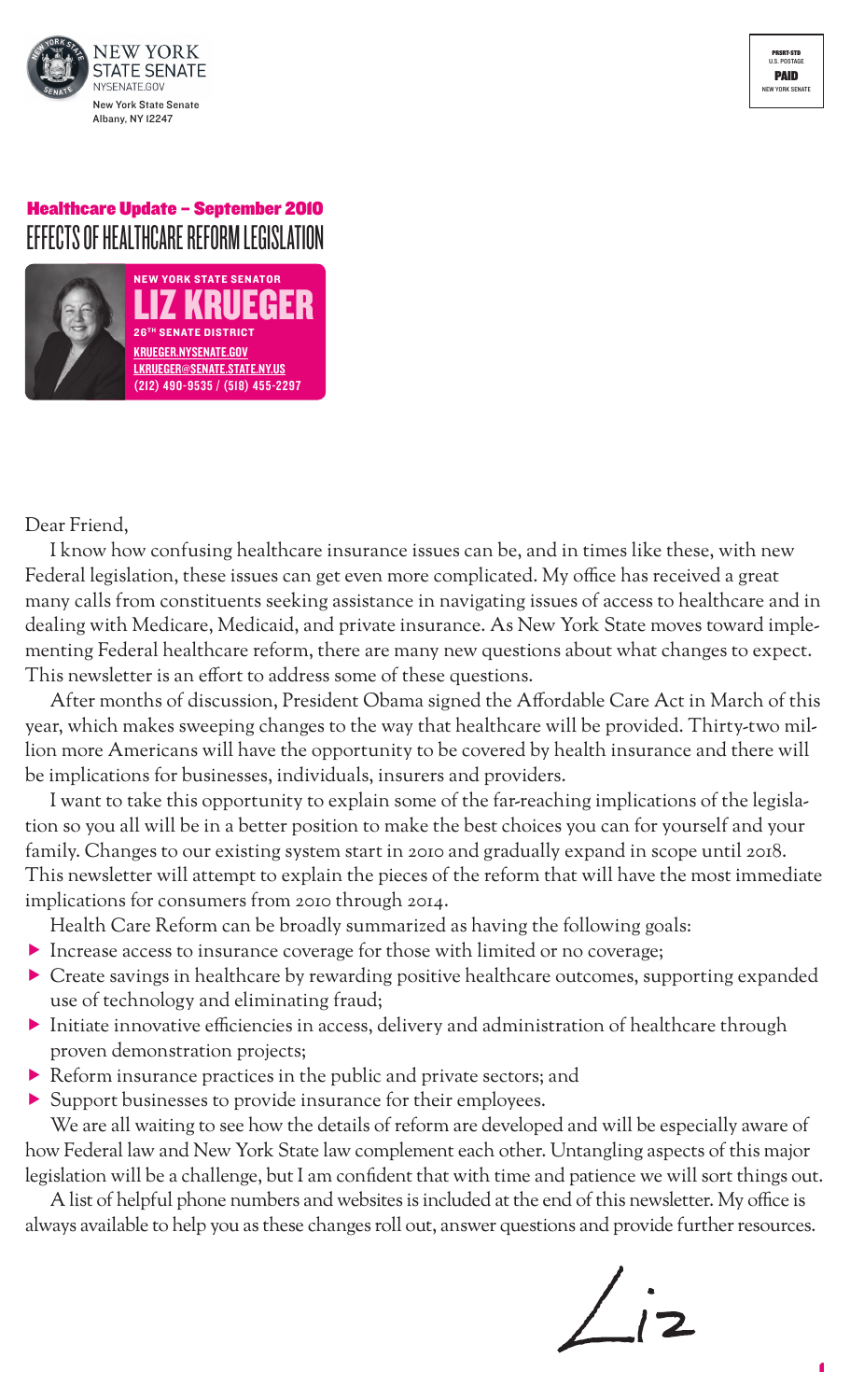# Private Insurance Reform

Changes taking effect in 2010

- $\blacktriangleright$  Establishes a process for reviewing increases in health plan premiums in which adequate justifications for increases must be given. States will be required to report on trendsin premium increases and recommend whether certain plans should be excluded from the Exchange (see below for more on Exchanges) based on unjustified premium increases. *New York State enacted a law in 2010 that requires the Department of Insurance to give prior approval for premium rate increases by health insurance companies.*
- $\blacktriangleright$  Health insurers will no longer be able to rescind existing health insurance policies when a person gets sick as a way of avoiding higher costs of enrollees' healthcare needs.
- $\blacktriangleright$  Health plans cannot place lifetime limits on coverage or use restrictive annual limits in all employer plans and new plans in the individual market.
- $\blacktriangleright$  All new plans must cover specific preventive services at no charge by exempting these benefits from deductibles and other cost-sharing requirements.
- **F** Requires new plans to implement an effective, external appeals process for coverage determinations and claims.

### Changes taking effect in 2011

 $\blacktriangleright$  Insurers will be required to report the proportion of premiums spent on clinical services, quality, and other healthcare costs. If less than 80% of premiums for individual/small group markets, or 85% for large group markets, is spent on healthcare or improving quality, then insurers will be required to offer rebates to consumers. This will control health insurers' spending on advertising, dividends and executive payouts, which often leads to increases in consumers premiums.

#### Changes taking effect in 2013

 $\blacktriangleright$  Simplifies the administrative process of health insurers by adopting a single set of operating rules for eligibility verification and claims status. Insurers must adopt and implement uniform standards and business rules for the electronic exchange of health information to reduce paperwork, administrative burdens and costs.

#### Changes taking effect in 2014

- $\blacktriangleright$  Requires the adoption of a single set of operating rules for methods of healthcare payment and electronic fund transfers.
- Health plans can no longer deny coverage for treatments based on pre-existing health conditions.
- $\blacktriangleright$  Limits the ability of insurance companies to charge higher rates due to heath status and gender. Premiums can only vary based on age (no more than 3:1), geography, family size, and tobacco use.
- $\blacktriangleright$  Prohibits all employer plans, and new plans in the individual market, from imposing annual limits on the amount of coverage an individual may receive.
- $\blacktriangleright$  Prohibits insurers from dropping coverage or denying coverage for routine care because an individual chooses to participate in a clinical trial. This applies to all clinical trials that treat cancer or other life-threatening diseases.

# Healthcare Exchanges: A New Competitive Marketplace for Purchasing Coverage

Changes taking effect in 2014

- $\blacktriangleright$  Two State-based Exchanges will be created: American Health Benefit Exchanges, and Small Business Health Options Program (SHOP) Exchanges, through which individuals and small businesses with up to 100 employees can purchase qualified coverage. Both will be administered by a governmental agency or non-profit organization. In the event that businesses don't offer coverage, workers at small firms and their families may be eligible to purchase coverage through the Exchange. Tax
- credit eligibility will be based on income levels. 2
- f These Exchanges will enable people to compare standardized health packages and decide which is best for them. By facilitating enrollment and administering tax credits, people of all incomes can obtain affordable coverage.
- $\blacktriangleright$  Eligible individuals and families with incomes between 133-400% of the Federal Poverty Level will be provided Federal subsidies and tax credits to purchase insurance through the Exchanges.
- $\blacktriangleright$  Limits any waiting periods for coverage to 90 days.
- f Creates an essential health benefits package which provides a comprehensive set of services, limits annual cost-sharing to the current law HSA limits(\$5,950/individual and \$11,900/family in 2010), and is not more extensive than the typical employer plan.It will cover at least 60% of the actuarial value of the covered benefits.
- $\blacktriangleright$  Also provides a choice of coverage through at least two multi-State plans offered through the Exchange, which are available nationwide and offered by private insurance carriers. These multi-State private plans will be under the supervision of the Office of Personnel Management.
- $\blacktriangleright$  Plans in the new Exchanges, along with all new plans in general, will have a cap on how much insurance companies can require beneficiaries to pay in out-of-pocket expenses, such as co-pays and deductibles. Reform also bans "gender rating," which allows women to be charged more for the same coverage.

# **MEDICARE**

### Changes taking effect in 2010

- $\blacktriangleright$  Invests in fighting waste, fraud, and abuse. Reforms payment incentives to reduce unnecessary hospital admissions and healthcare-acquired infections. Together, these cost-cutting measures will extend the financial solvency of Medicare by 12 years until 2029.
- $\blacktriangleright$  Provides a \$250 rebate to Medicare beneficiaries who reach the Part D coverage gap of \$2,700-\$6,154 in 2010. The rebate will be mailed automatically.

### Changes taking effect in 2011

- $\blacktriangleright$  Requires pharmaceutical manufacturers to provide a 50% discount on brand-name prescriptions filled in the Medicare Part D coverage gap (Doughnut Hole) and begin phasing in Federal subsidies for generic prescriptions filled in the Medicare Part D coverage gap.
- $\blacktriangleright$  Eliminates the need of patients to share the costs of Medicarecovered preventive services that are recommended by the U.S. Preventive Services Task Force and waives the Medicare

### Standard Medicare Prescription Drug Benefit, 2020 Before and After Health Care Reform



Source: Kaiser Family Foundation illustration of standard Medicare drug benefit in 2020 under the Patient Protection and Afordable Care Act, as amended by the Health care and Education Reconciliation Act of 2010.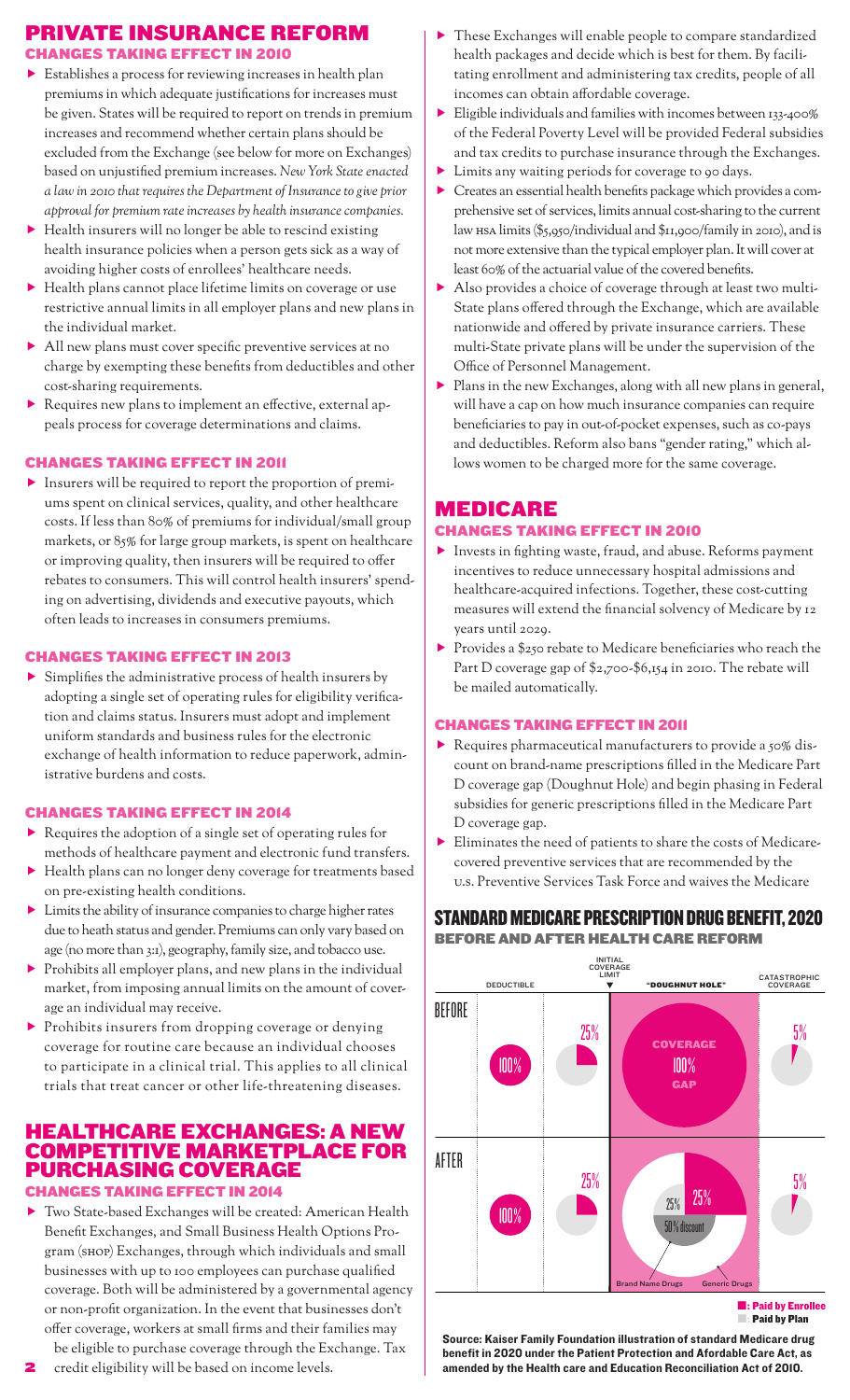deductible for colorectal cancer screening tests.

- f Authorizes the Secretary of Health and Human Services to modify or eliminate Medicare coverage of preventive services based on recommendations of the U.S. Preventive Services Task Force.
- **F** Establishes greater financial parity between Medicare Advantage and traditional Medicare coverage while better aligning Medicare Advantage payments with local costs of health coverage.
- Freezes 2011 Medicare Advantage payment benchmarks at 2010 levels. Continues to reduce Medicare Advantage benchmarks in subsequent years relative to current levels.
- $\blacktriangleright$  Freezes the income threshold for income-related Medicare Part B premiums for 2011 through 2019 at 2010 levels, and reduces the Medicare Part D premium subsidy for those with incomes above \$85,000/individual and \$170,000/couple.
- **F** Provides a 10% Medicare bonus payment for primary care physicians and general surgeons.
- $\blacktriangleright$  Provides a free, annual wellness visit and for personalized prevention plan services for Medicare beneficiaries.
- **Figure 1** Establishes an Independent Payment Advisory Board of medical experts to develop and submit proposals to Congress and the private sector. The goals of the Board are to extend the solvency of Medicare, lower health care costs, improve health outcomes for patients, promote quality and efficiency and expand access to evidence-based care.
- **Figure 1** Establishes the Community Care Transitions Program to provide transition services to high-risk Medicare beneficiaries following hospital discharge.

### Changes taking effect in 2013

 $\blacktriangleright$  Begins phasing in Federal subsidies for brand-name prescriptions filled in the Medicare Part D coverage gap (to 25% in 2020, in addition to the 50% manufacturer brand-name discount).

#### Changes taking effect in 2014

 $\blacktriangleright$  Reduces the out-of-pocket amount that qualifies an enrollee for catastrophic coverage in Medicare Part D (effective through 2019). Closes the "Doughnut Hole" by 2020. (*See chart)*.

# Long Term Care

### Changes taking effect in 2011

 $\blacktriangleright$  Establishes a national, voluntary insurance program for purchasing community living assistance services, financed by voluntary payroll deductions(CLASS program). This program will be offered primarily through voluntary payroll deductions.

### **MEDICAID**

#### Changes taking effect in 2010

- $\blacktriangleright$  Creates a State option to cover childless adults up to 133% of the Federal Poverty Level though a Medicaid State plan amendment.
- f Gives States more flexibility to provide Home and Community-Based Services and to extend full Medicaid benefits to individuals receiving these services.

#### Changes taking effect in 2013

 $\blacktriangleright$  Requires States to pay primary care physicians no less than 100% of Medicaid payment rates in 2013 and 2014 for primary care services. Any additional costs to the State will be Federally funded.

#### Changes taking effect in 2014

 $\blacktriangleright$  Expands Medicaid to all non-Medicare eligible individuals under age 65 (children, pregnant women, parents, and adults without dependent children) with incomes up to 133% of the Federal Poverty Level and provides enhanced Federal matching for new eligibles. New York State will continue to offer Medicaid to adults with children at up to 150% of the Federal Poverty Level.

# Uninsured

### Changes taking effect in 2010

- $\blacktriangleright$  Requires insurance companies to offer dependent coverage for adult children up to age 26, who do not have employersponsored coverage. Some employers and the vast majority of insurers have agreed to cover adult children immediately. In addition, New York State provides dependent healthcare coverage for adults up to age 29.
- $\blacktriangleright$  Bars all employer plans and new plans in the individual market from imposing pre-existing condition exclusions on coverage for children under 19 years of age.
- $\blacktriangleright$  Establishes a temporary, national high-risk pool to provide health coverage to individuals with pre-existing medical conditions. This pool will be funded entirely by the Federal government until the establishment of the Exchanges in 2014. For more information on the high-risk pools, please refer to the Exchange section above, or visit www.healthreform.gov.

#### Changes taking effect in 2014

- $\blacktriangleright$  Requires U.S. citizens and legal residents to have qualifying health coverage. Coverage can be obtained through individual, employer-sponsored, Exchange, or public plans.
- $\blacktriangleright$  If one chooses not to obtain health care coverage, they face the following penalties: \$95 for 2014, \$325 for 2015, \$695 (or up to 2.5% of income) for 2016. Families will pay half the amount for children, up to a cap of \$2,250 per family. After 2016, dollar amounts are indexed. If affordable coverage is not available to an individual, they will not be penalized.

## **BUSINESSES**

### Changes taking effect in 2010

- $\blacktriangleright$  Provides a tax credit to small employers with no more than 25 employees and average annual wages of less than \$50,000 which purchase health insurance for employees. The credit covers up to 35% of the employers' contribution to the employees' health insurance. There is also up to a 25% credit for small nonprofit organizations. To learn how to apply, please visit www.irs.gov.
- $\blacktriangleright$  Businesses that receive State health care tax credits may also qualify for the Federal tax credit. Dental and vision care qualify for the credit as well.
- $\blacktriangleright$  Creates a temporary reinsurance program for employers providing health insurance coverage to retirees over age 55 who are not eligible for Medicare, which expires in 2014 when Exchanges become operational.

#### Changes taking effect in 2011

**F** Provides grants for up to five years to small employers that establish wellness programs, which teach and promote healthier lifestyles and preventive care measures.

#### Changes taking effect in 2014

- $\blacktriangleright$  Implements the second phase of the small business tax credit for qualified small businesses. Credit is increased to up to 50% of the employers' contribution to employees' health care coverage. For nonprofits, the credit is increased to 35%.
- $\blacktriangleright$  Requires employers with 50 or more employees who do not offer coverage to their employees to pay \$2,000 annually for each full-time employee. (This excludes the first 30 employees, provided that one employee receives a tax credit.) Precludes waiting periods over 90 days.
- Requires employers with more than 200 employees to automatically enroll employees into health insurance plans offered by the employer. The employee may opt out of coverage and assume responsibility for obtaining his or her own coverage.
- f Employers with no more than 50 employees will not be required to offer health insurance coverage to their employees. They will not face penalties for not offering coverage.